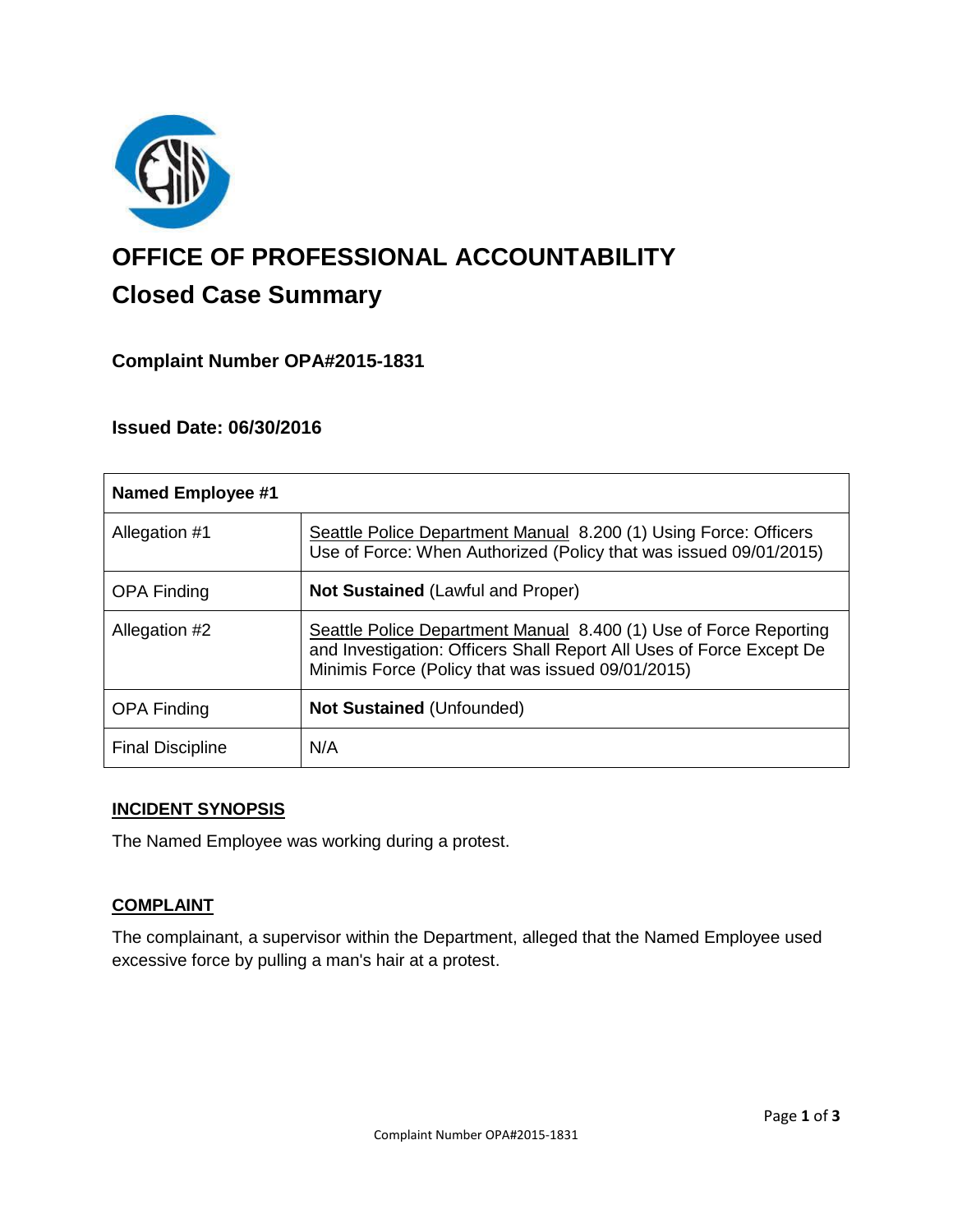## **INVESTIGATION**

The OPA investigation included the following actions:

- 1. Review of the complaint email
- 2. Interview of the complainant
- 3. Review of photographs
- 4. Review of other video
- 5. Search for and review of all relevant records and other evidence
- 6. Interview of SPD employees

#### **ANALYSIS AND CONCLUSION**

The preponderance of the evidence, including the Name Employee's own acknowledgment that he is the officer who pulled the subject's hair, supports the conclusion that the Named Employee reached out between two bike officers, took hold of the back of the subject's long hair and pulled. SPD has trained its officers, including the Named Employee, grabbing and holding a person's hair can be an effective means of controlling and directing a subject when force is authorized. As with any type of force used by SPD officers, grabbing and holding a subject's hair must, "only [be] then to the degree which is reasonable to effect a lawful purpose" SPD Policy § 8.200(1). The specifics of how the tactic was employed in a particular instance (such as the length of time a subject's hair was held and the degree of physical force employed by the officer in pulling the hair) must be reasonable, necessary and proportional given the totality of the circumstances. In the incident under review in this case, the Named Employee's articulated purpose in grabbing and pulling the subject's hair was to put the subject off-balance and distract him from pushing through the line of officers. Pulling the subject off-balance by causing his head to go backwards and down distracted the subject. While the force with which the Named Employee pulled on the subject's hair and the distance he forced the subject's head to go may have been more than was needed to have the intended distracting effect on the subject, the OPA Director could not find this use of force unreasonable or disproportional. The Named Employee has been trained by SPD to use a tactic to the best of his ability and it appears the Named Employee did this in his use of the trained "hair-hold" technique. In addition, the OPA Director took into consideration that the situation at this moment was such that a reasonable officer would likely be experiencing the effects of fear, anxiety and adrenaline. Under such circumstances, a reasonable officer would find it difficult to employ much subtlety in the application of any use of force. Finally, the OPA Director took into account that the hair hold lasted approximately three seconds; once the subject became distracted by his hair being pulled and was no longer pushing (or being pushed) into the bike officer, the Named Employee ceased using force. Therefore, based on the preponderance of the evidence and the totality of the circumstances, the OPA Director found the degree of force used by the NE to be reasonable, necessary and proportional, consistent with SPD policy.